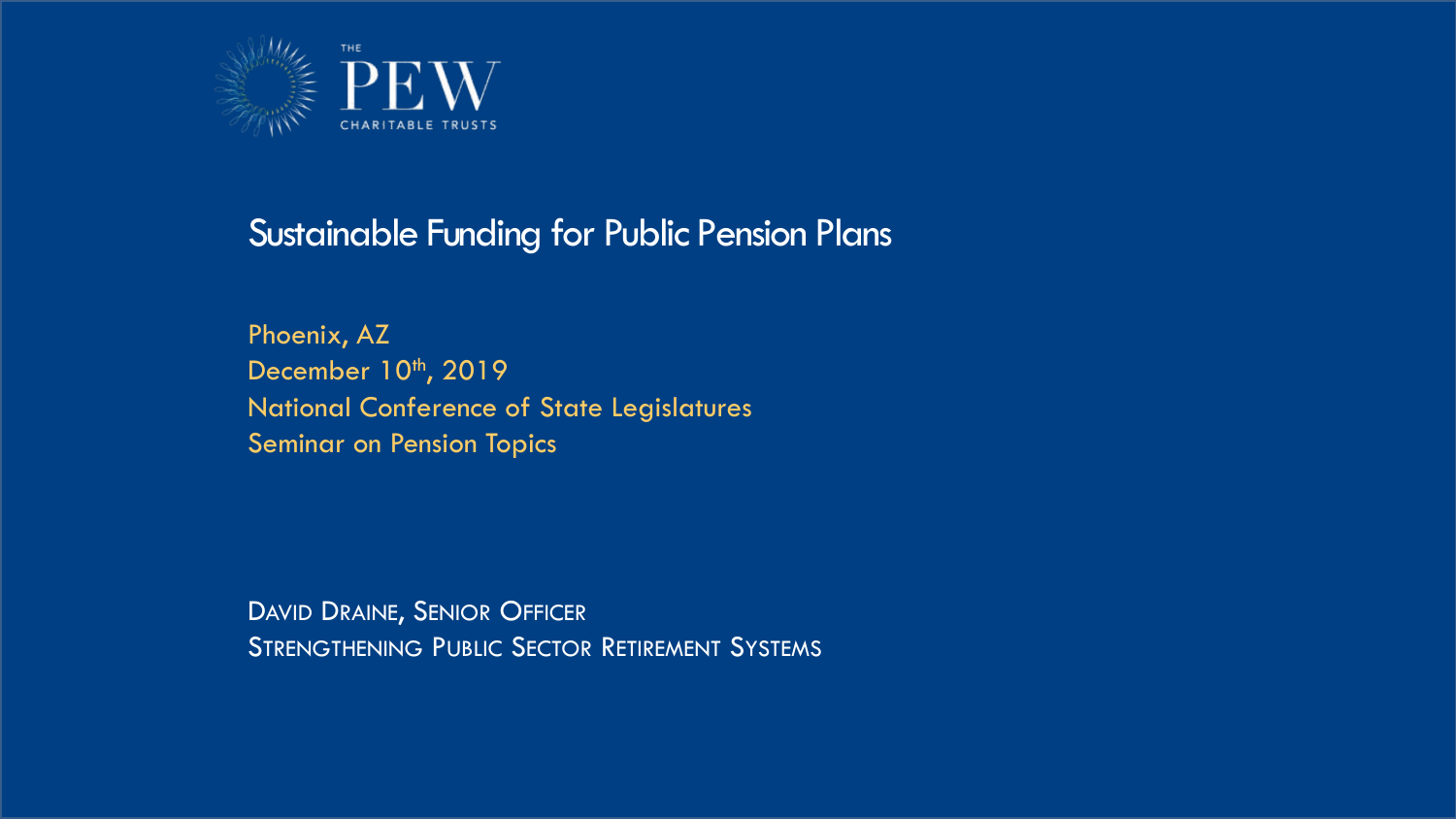### **What is Stable Funding for State and Local Pension Plans?**

- $\triangleright$  Costs will be sustainable and predictable across the business cycle.
- $\triangleright$  Intergenerational equity will be preserved—costs and risks for services rendered today will be paid for by current taxpayers.
- $\triangleright$  Almost all public pension plans have a long-term target of full funding and many state and local pension plans are taking steps to pay down pension debt to achieve the above goals. However, severely underfunded systems will pose difficult tradeoffs regarding how rapidly to target full funding.

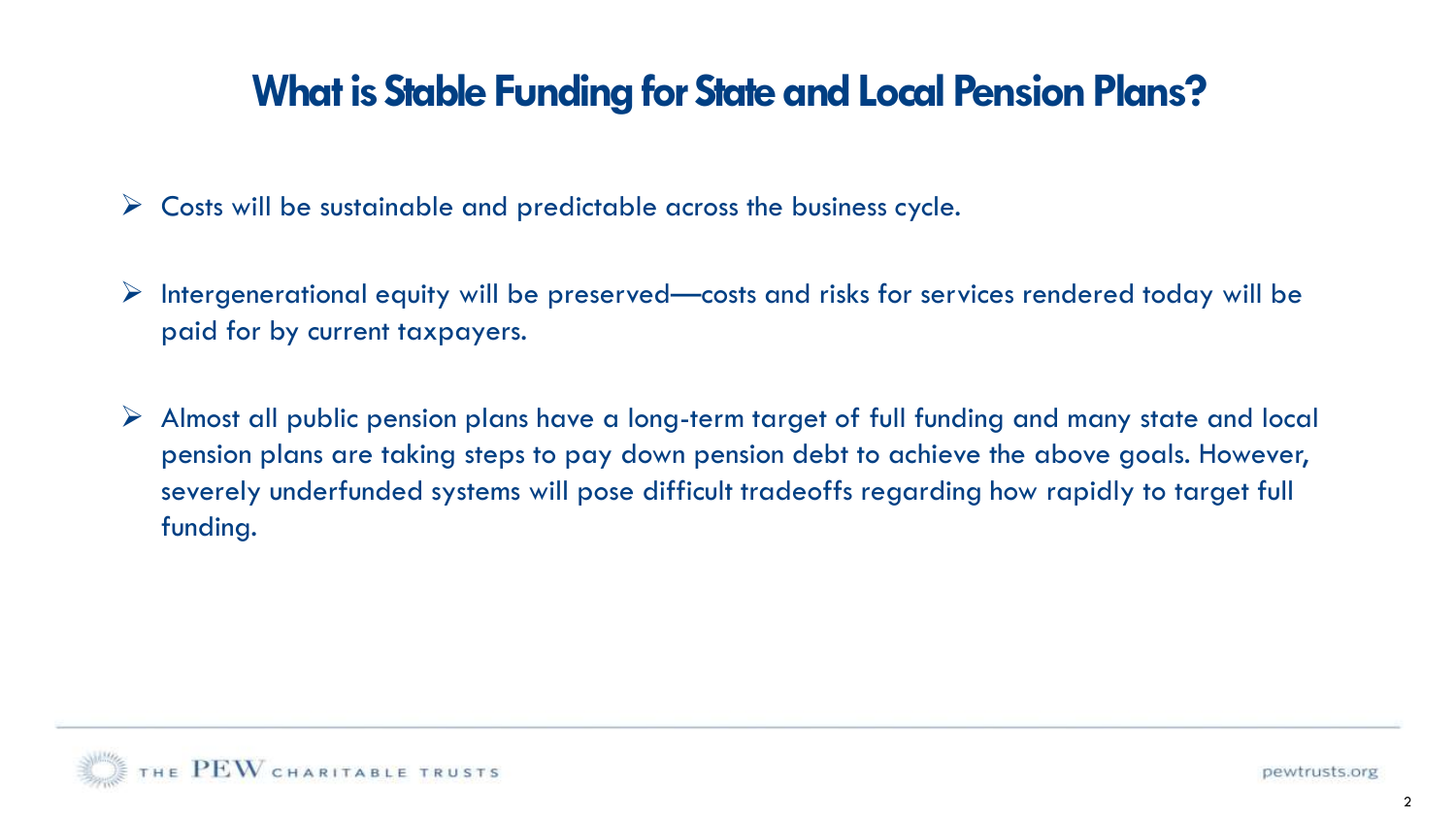## **State Pension Debt Remains at Historically High Levels**



**Sources**: The Federal Reserve and U.S. Department of Commerce Bureau of Economic Analysis

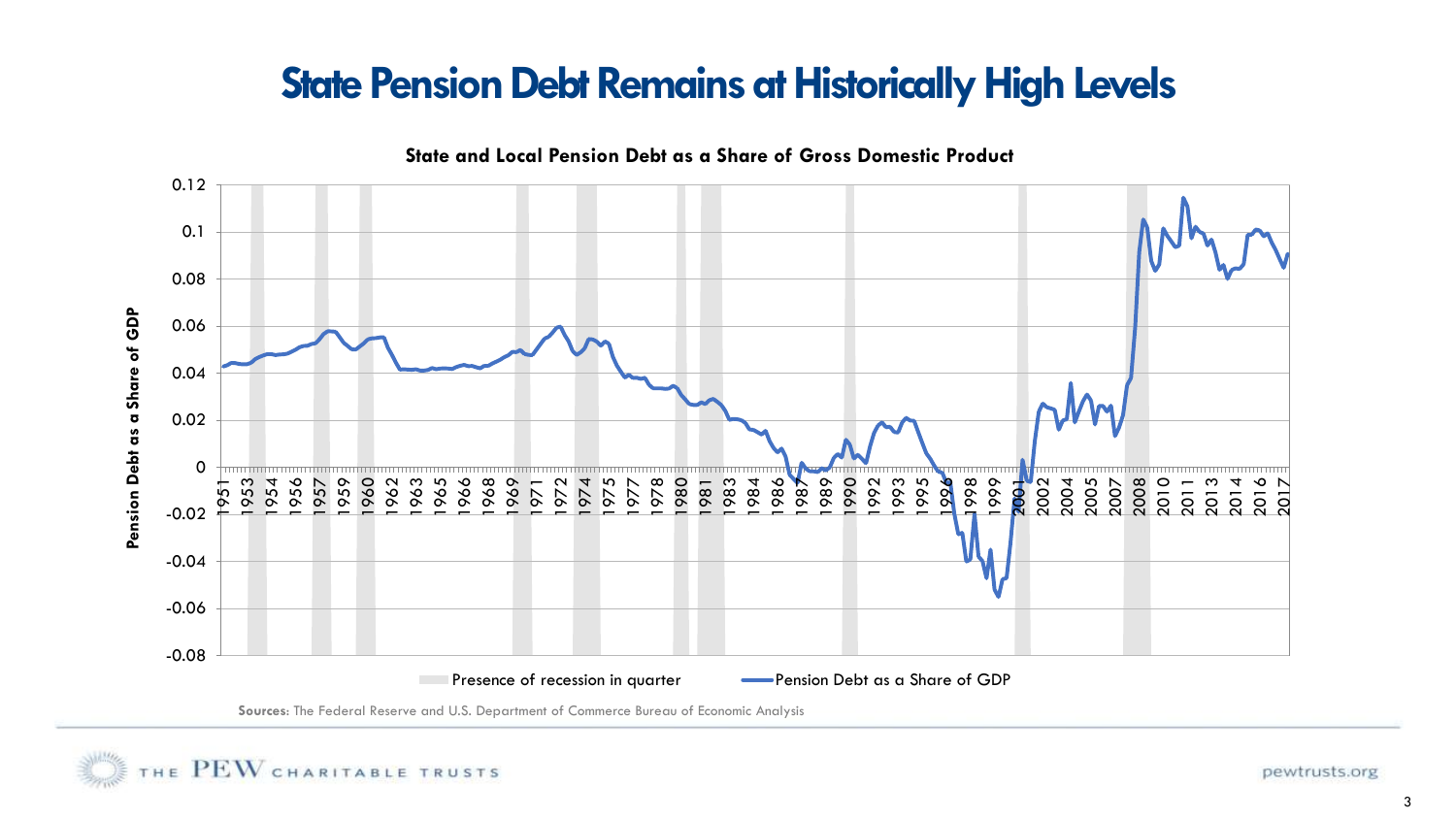#### **Best-funded states are able to recover after a recession**

The eight states at least 90 percent funded in 2017 saw funding levels improve between 2012 and 2017 while the states below two-thirds funded saw funding levels drop further despite strong investment performance.



**Sources**: Comprehensive annual financial reports, actuarial reports and valuations, other public documents, or as provided by plan officials.

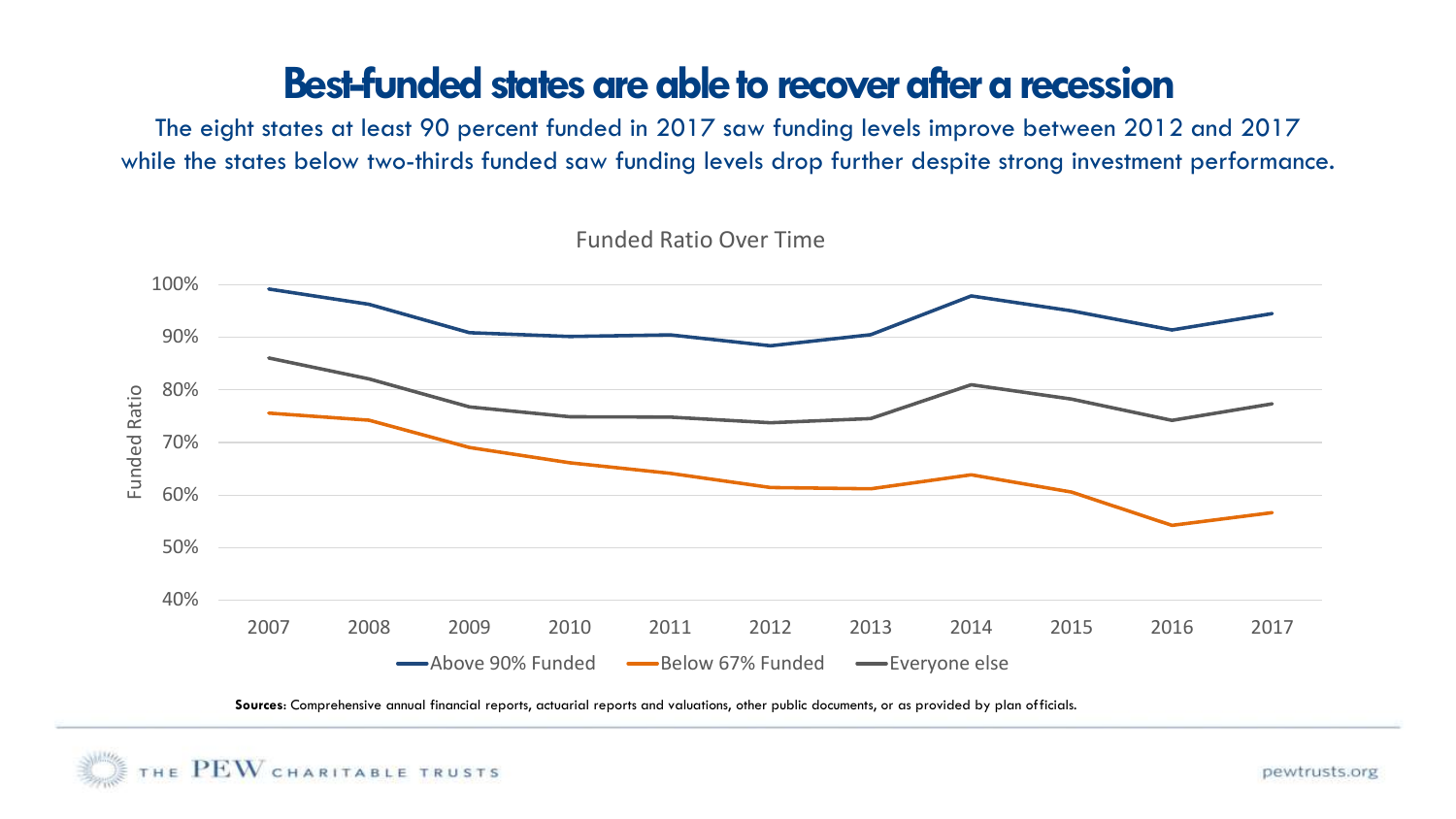### **Most States Fell Short of Contribution Benchmark**

In 2017, sixteen states were making sufficient payments to expect to make progress on paying doing pension debt. Though contributions fell \$26 billion short, many states have been taking steps to strengthen funding levels. Net Amortization of State Pensions



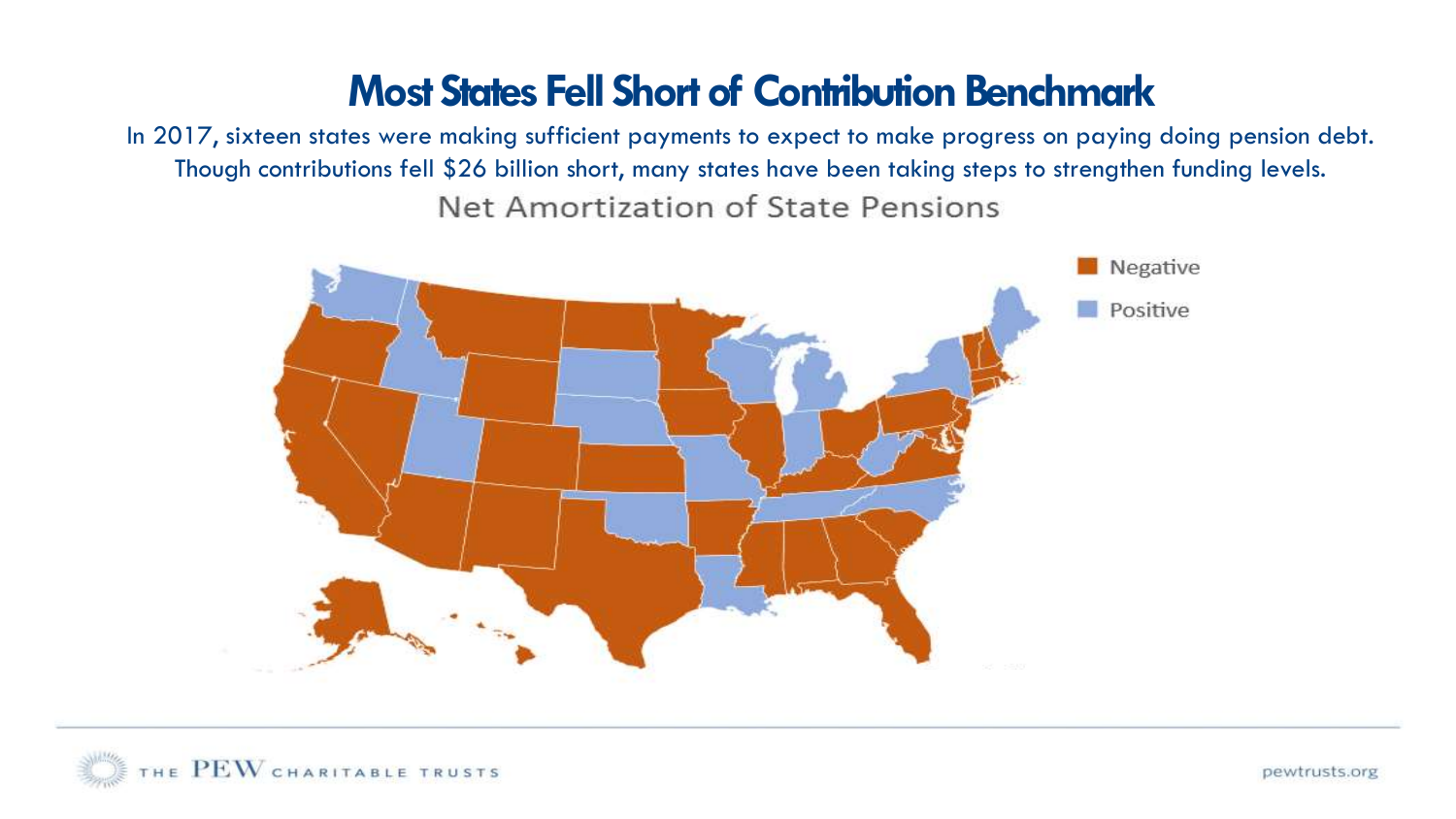## **State Pension Plans Vary in Cash Flow Situation**

Overall the operating cash flow ratio in 2017 was -3.3% of assets and five states were below -5%, an early warning indicator.

Operating Cash to Assets Ratio



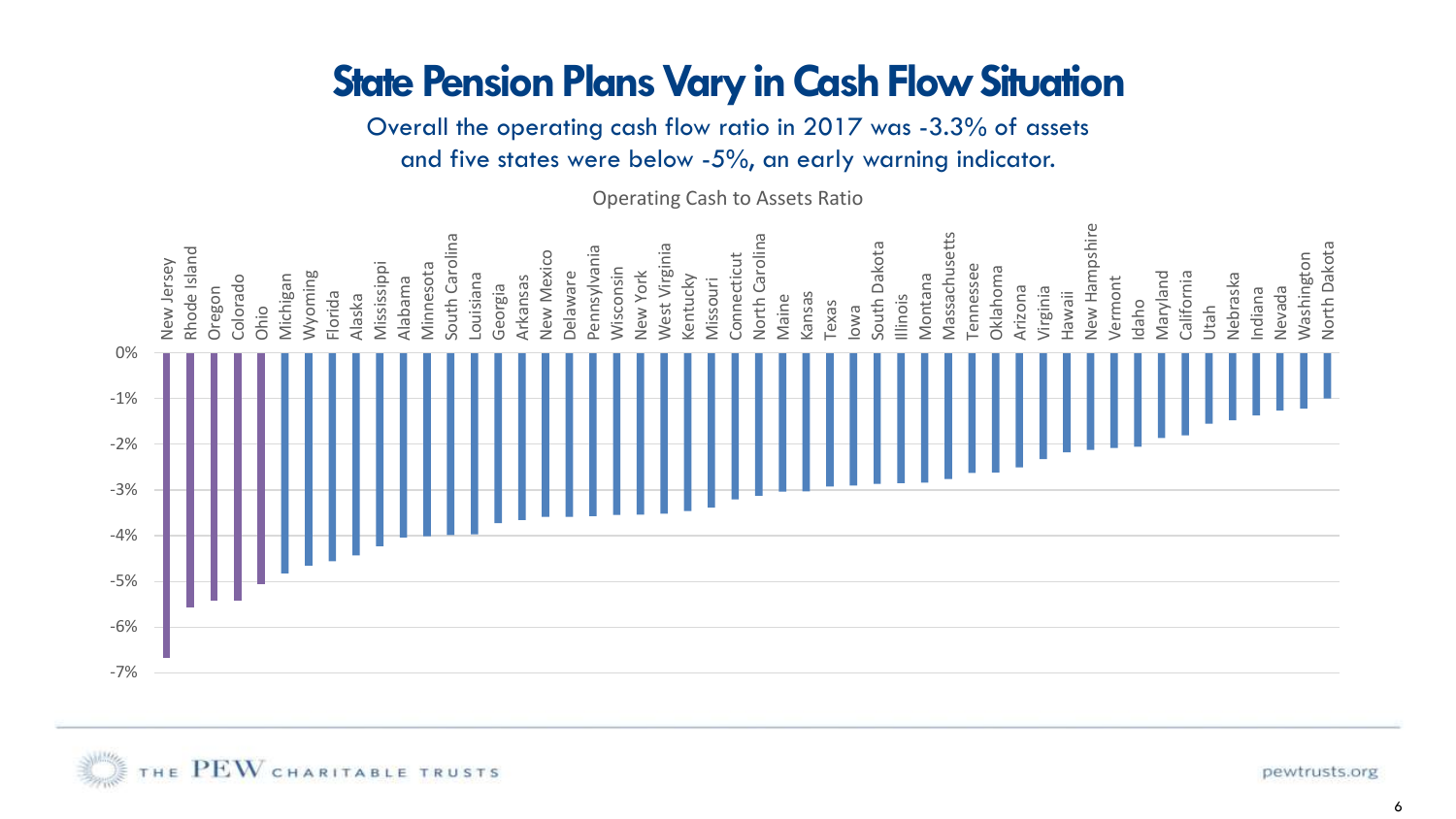# **Examples of Public Plans that Achieved Fiscal Stability**

| Plan                                                          | <b>2017 Funded Ratio</b> | <b>Combined Contribution</b><br><b>Rate</b> | <b>Net Amortization as</b><br>% of Payroll | <b>Operating Cash Flow</b><br><b>Ratio</b> |
|---------------------------------------------------------------|--------------------------|---------------------------------------------|--------------------------------------------|--------------------------------------------|
| Wisconsin Retirement System                                   | 103%                     | 14%                                         | $1\%$                                      | $-3.5%$                                    |
| South Dakota Retirement System                                | 100%                     | 12%                                         | 2%                                         | $-2.8%$                                    |
| Tennessee - Public Employees Retirement<br>Plan               | 96%                      | 14%                                         | $4\%$                                      | $-2.5%$                                    |
| Nebraska - State and County Employees<br><b>Pension Plans</b> | 110%                     | 12%                                         | 3%                                         | $-0.8%$                                    |
| <b>Utah Retirement System</b>                                 | 90%                      | 23%                                         | 5%                                         | $-1.3%$                                    |
| <b>US Average</b>                                             | 69%                      | 21%                                         | $-4\%$                                     | $-3.3%$                                    |

**Sources**: Comprehensive annual financial reports, actuarial reports and valuations, other public documents, or as provided by plan officials.

Net amortization as a percent of payroll shows the amount of expected reduction in pension debt as a percentage of payroll—negative numbers mean that pension debt was expected to increase.. The operating cash flow ratio is calculated as the difference between employer and employee contributions and benefit payments and other expenses calculated as a percentage of plan assets.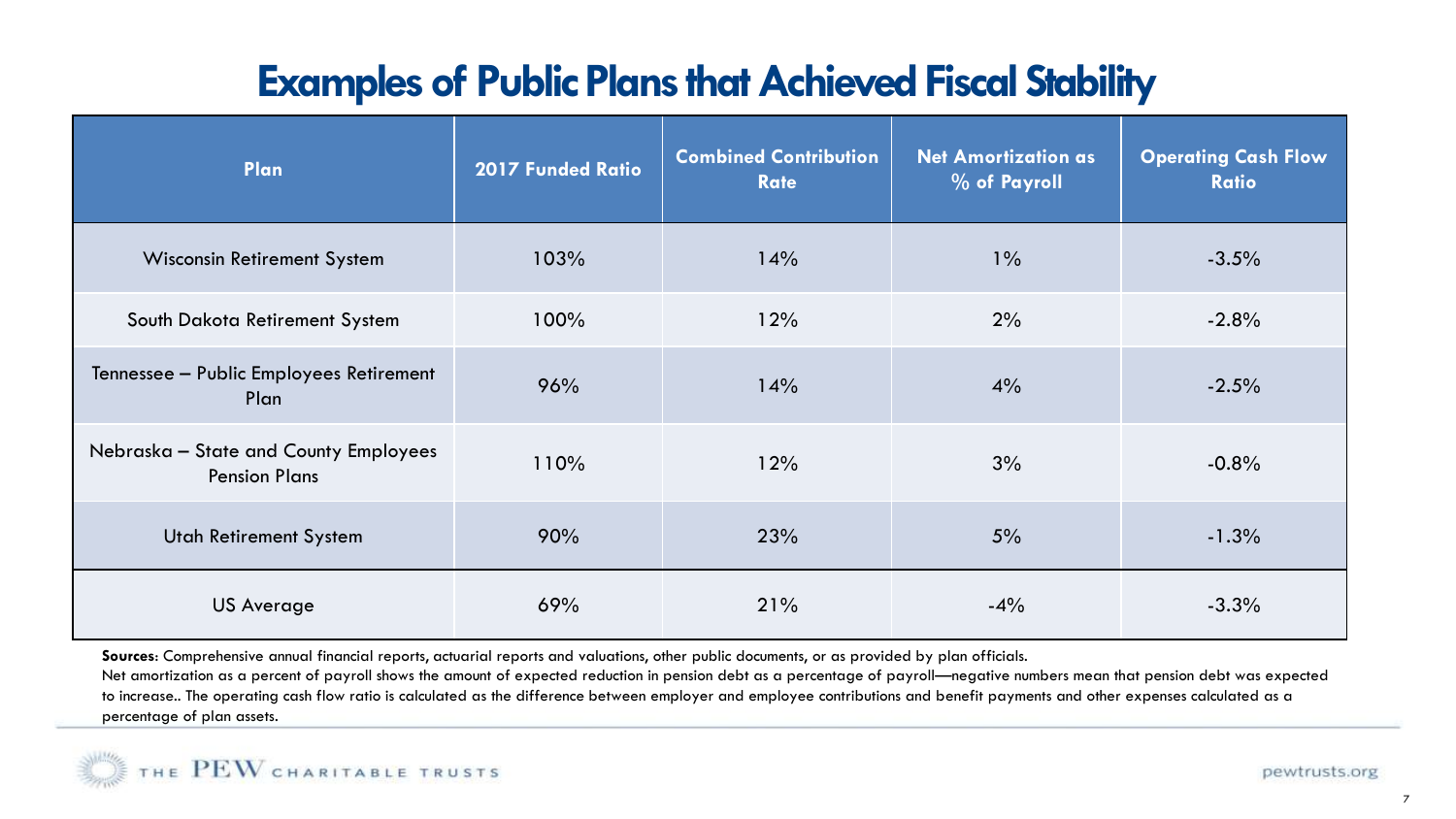# **Key Takeaways on Financial Stability in Public Pensions**

- $\triangleright$  No-one-size fits all—variety of successful approaches to plan design and contribution policy.
- $\triangleright$  Pension policies that achieve financial stability and intergenerational equity often include:
	- o Fifteen to 20 year amortization periods (examples include NC, UT, TN, and WI)
	- o Contribution floors
	- o Cost-sharing features
- $\triangleright$  Net amortization and cash flow offer useful indicators of financial stability.
- $\triangleright$  Stress testing and forward looking projections are the best tool to evaluate whether funding policy for a public pension plan will achieve sustainable and predictable costs across the business cycle.
- ➢ Policy can differentiate between how to ensure full funding of future benefits while providing a sustainable plan to manage legacy liabilities.